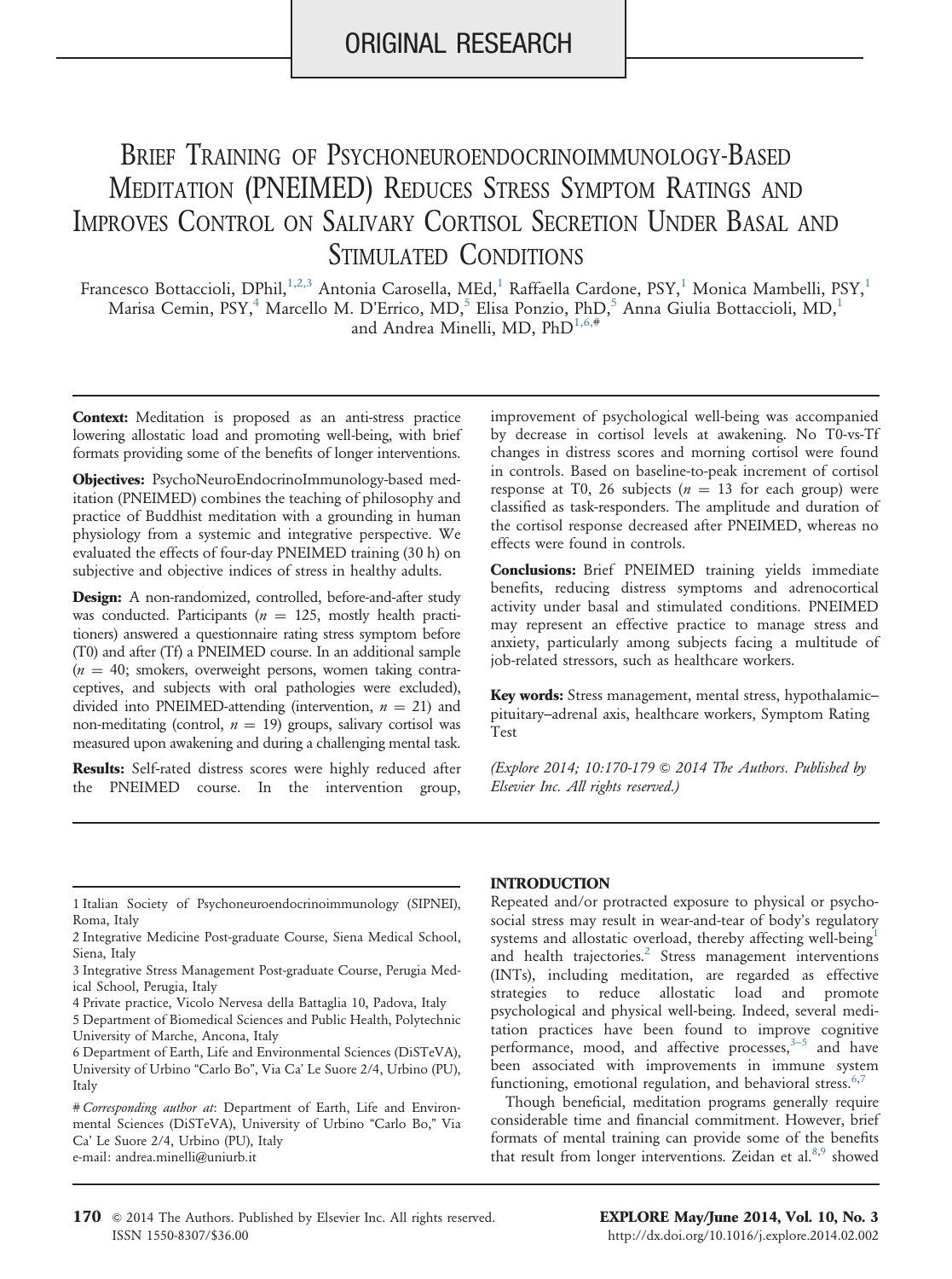that four days of mindfulness meditation reduces pain, fatigue, and anxiety scores, and improves cardiovascular regulation, mood, and executive functions. Using a different style of meditation, Tang et al. $10,11$  reported that five days of integrative body–mind meditation practice improves attention and self-regulation; reduces depression, anxiety, and fatigue; and promotes a better regulation of the autonomic nervous system.

PsychoNeuroEndocrinoImmunology (PNEI)-based meditation (PNEIMED), as it was developed by Carosella and Bottaccioli,<sup>[12](#page-8-0)–14</sup> combines the transmission of scientific knowledge on the systemic vision of the human organism, emphasizing the importance of the mind–body relationship and psychosomatic network, $15,16$  with that of philosophical principles and meditative and stress-control practices of the Buddhist tradition Mahayana, integrated with elements from modern versions (Psychosynthesis according to Assagioli<sup>[17](#page-8-0)</sup>).

The present study aims to investigate, in healthy adults, the effects of a brief (four and a half days) PNEIMED training course on subjective and objective indices of stress, i.e., psychological distress symptom ratings and hypothalamic– pituitary–adrenal (HPA) activity, indexed by measuring salivary cortisol levels. Our experimental hypothesis is that PNEIMED training may have a positive effect on stressrelated psychological and biological variables, lowering perceived distress levels and reducing cortisol secretion under both basal (upon awakening) and stimulated conditions (in response to acute mental stress).

## **METHODS**

# PsychoNeuroEndocrinoImmunology-Based Meditation (PNEIMED): Theory and Practice

This method, based on a critical and non-religious approach, draws upon the classic Buddhist tradition and the teaching of Tenzin Gyatso, the current Dalai Lama. PNEIMED refers to the Buddhist Mahayana tradition (or "Great Vehicle"), which includes meditation techniques of the Theravada tradition (also called *Hinayana* or "Small Vehicle") emphasizing the ability of the individual to achieve a state of conscious wellbeing (enlightenment) through the constant practice of concentration (samatha) and deep vision (vipassana). In addition, this method underscores the role of knowledge and philosophical study, which are believed to make the practice of meditation more effective. Indeed, according to Tenzin Gyatso, the Mahayana tradition is "the Buddhism of knowledge, the 21st century Buddhism based on an extremely solid knowledge which includes new scientific progress."<sup>[18](#page-8-0)</sup> Science is not seen as being in opposition to the meditative path, but rather as an essential tool to enhance awareness and favor the liberation of contemporary man.

Hence, PNEIMED emphasizes the teaching of full awareness achieved by combining meditative methods with scientific knowledge of the organization and holistic functioning of the human body. PNEIMED practitioners are encouraged to explore their mind, biological processes, and the interaction between their biological and psychological systems. It is crucial for them to understand the stress system, and its relationship with emotions, cognition, and their biological correlates, and to observe their influences on behavior.

PNEIMED bears some similarities to the Mindfulness method<sup>[19](#page-8-0)</sup> but also differs in other respects. Both methods aim to make the tradition of Eastern meditation techniques (especially Buddhist) accessible to the Westerners, although Mindfulness focuses mainly on the *Theravada* tradition. Both methods share several meditation techniques such as sitting meditation, body scan, and observing one's own thoughts, sensations, and images without holding or judging them. However, during PNEIMED sessions, other techniques are used to improve concentration and attention, e.g., the evocation of "emotional words" is used to recognize emotion and foster detachment from it.

PNEIMED course. Each PNEIMED course lasts four and a half days (30 h in total) and offers a balance of theory and practice including informative scientific lessons on the principles of PNEI and stress management techniques. Lessons are organized in alternate sessions (PNEI and stress management techniques) of one and a half hours each. PNEI teaching is tailored to the cultural background and educational level of the participants.

The scientific lessons of the first day provide an overview of mind–body relationships based on a historical reconstruction of modern theories spanning from Descartes to the birth of physiopathology to modern scientific genetic reductionism and the paradigm shift of epigenetic and psychoneuroendocrinoimmunology. The lessons of the second day focus on the neurophysiology of emotions and the relationship between emotions and consciousness. The lessons of the third day address both neurobiology and the psychology of stress, highlighting the pathological consequences of chronic stress on the brain and immune and metabolic systems. The lessons of the fourth day and the final half day focus on the available scientific evidence on the effects of anti-stress techniques and meditation, nutrition, and physical activity on the human organism, encouraging course participants to make a general change in their lifestyles.

Anti-stress techniques and meditation are based on stress relaxation exercises and guided imagery. Each participant is taught the exercises receiving considerable individual attention, since the class size does not exceed 20. The technique is based on the exercises included in the texts of Carosella and Bottaccioli.<sup>[12,13](#page-8-0)</sup> The exercises are introduced with explanations of their origins, their philosophical foundations, the purposes for which the PNEIMED method applies them, and their use in daily life. Details are provided on the position to be assumed during the exercises and on how to start and finish the exercise. On the first day, course participants are taught a relaxation exercise which gradually relaxes the whole body, from head to toe, as well as the mind. At this initial stage, guided relaxation is not carried to particular depth to allow participants to get accustomed to the new physiological condition, with parasympathetic tone being highly predominant, which many have never experienced before. They are then taught the initial visualization exercises of geometric shapes (triangles, circles, and squares) and their possible combinations. On the second day, an intermediate-level relaxation exercise is taught, making use of preliminary visualization exercises whereby participants imagine writing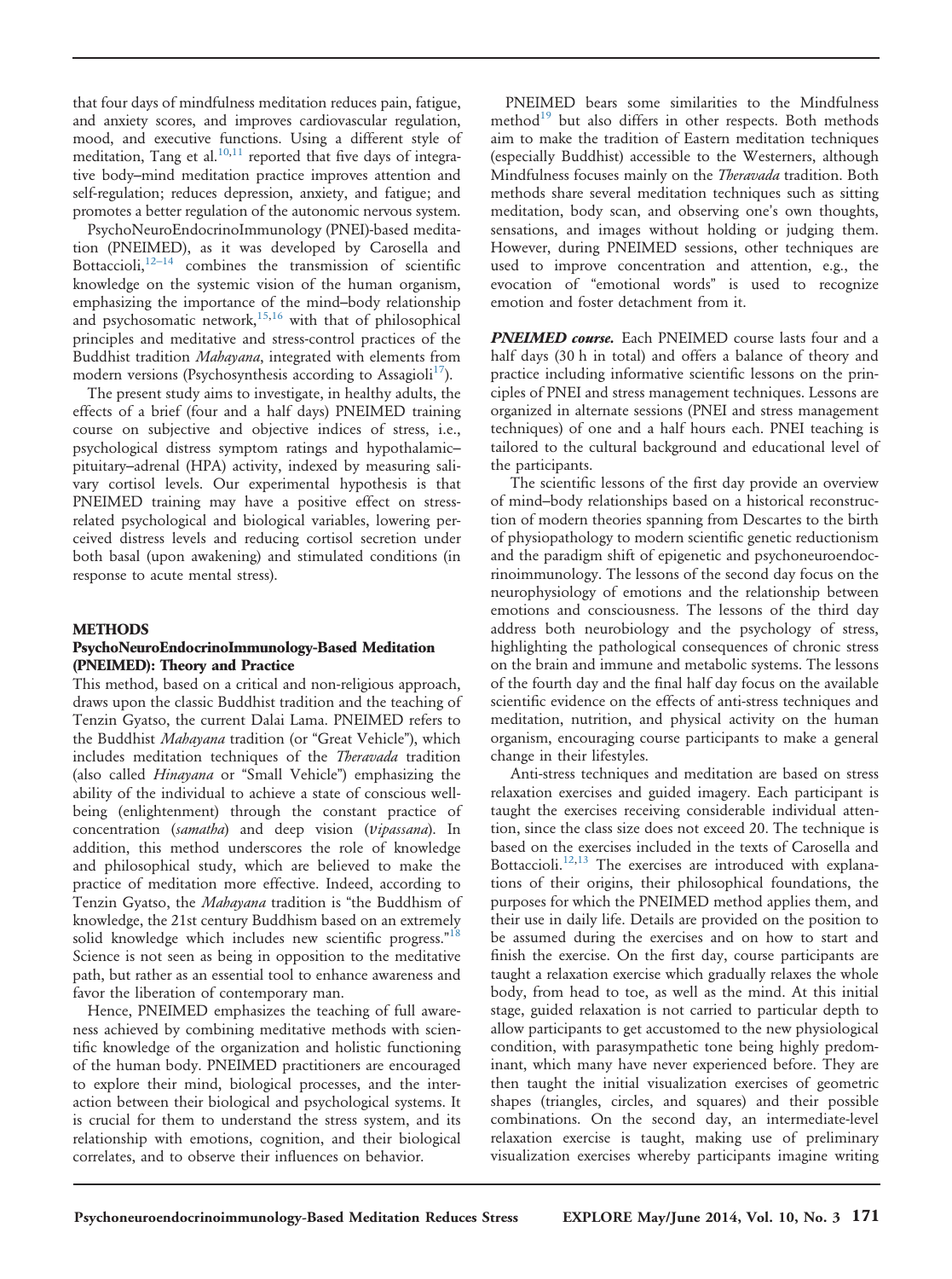<span id="page-2-0"></span>and then deleting their own names on a black board. Basic breathing exercises are also used. On the third day, participants are taught to visualize words like "patience," "calm," "peace," "serenity," "courage," and "compassion," and to visualize their own bodies from the front, the side, above, and behind. They are then encouraged to practice this exercise at home using mirrors. On the fourth day and the final half day, a deep relaxation technique is taught using the visualization of complex scenes (e.g., a lake) and the observation of one's thoughts and of oneself.

#### PNEIMED Intervention

Subjects. Participants, enrolled after signing an informed consent form, were healthy adults who attended PNEIMED courses ( $n = 125$ , 31 males and 94 females, aged 18–60 years, mostly health practitioners). In various Italian cities, seven PNEIMED courses were held, maintaining the very same training module, over a period of five consecutive years (2006–2011).

Psychometric measures. A validated Italian version of the Symptom Rating Test (SRT; Italian validation by Fava et al.<sup>20,21</sup>) was administered before (T0) and after (Tf) the PNEIMED course. SRT is a 30-item questionnaire measuring four different scales of psychological distress (anxiety, depression, somatization, and inadequacy), mainly revealing aspects of personality status. The questionnaire is available in different time frames (i.e., last day, last week, last month, and last year), and here we used the "four-days-ago" period. The total

SRT score is expressed as the sum of self-rated scores (using a 0–4 Likert scale) on individual items: "never" is worth 0 points; "only sometimes," 1 point; "often," 2 points; "very often or most of the time," 3 points; and "always," 4 points. The total score can range from 0 to 120. For each scale, data are presented as mean  $\pm$  standard deviation (SD). T0-vs-Tf differences were assessed by paired t-test in all psychological scale ratings and total scores.

## Cortisol Tests

Subjects. A sub-sample of subjects was recruited for the second part of the study, in which psychometric analyses were combined with laboratory measures of salivary cortisol levels under basal and stimulated conditions. All subjects willing to register for PNEIMED course (years 2009–2011) were e-mailed an advertisement describing design and aims of the study and detailing experimental methods and procedures. Phone contacts were provided for prospective participants who desired additional information. Volunteers were enrolled after signing an informed consent form. Smokers, overweight persons [with body mass index  $(BMI) > 25$ ], premenopausal women who were menstruating, women taking oral contraceptives or other hormonal therapies, and subjects affected by oral or dental pathologies were excluded. Selected participants ( $n = 40$ ) were divided in two groups: intervention group, composed of subjects who regularly attended a PNEIMED course (INT;  $n = 21$ ; six males and 15 females; aged 38–59 years), and control (CTR) group, composed of subjects who volunteered to spend the same period of time in the same setting where PNEIMED course



Figure 1. Flowchart of study participants.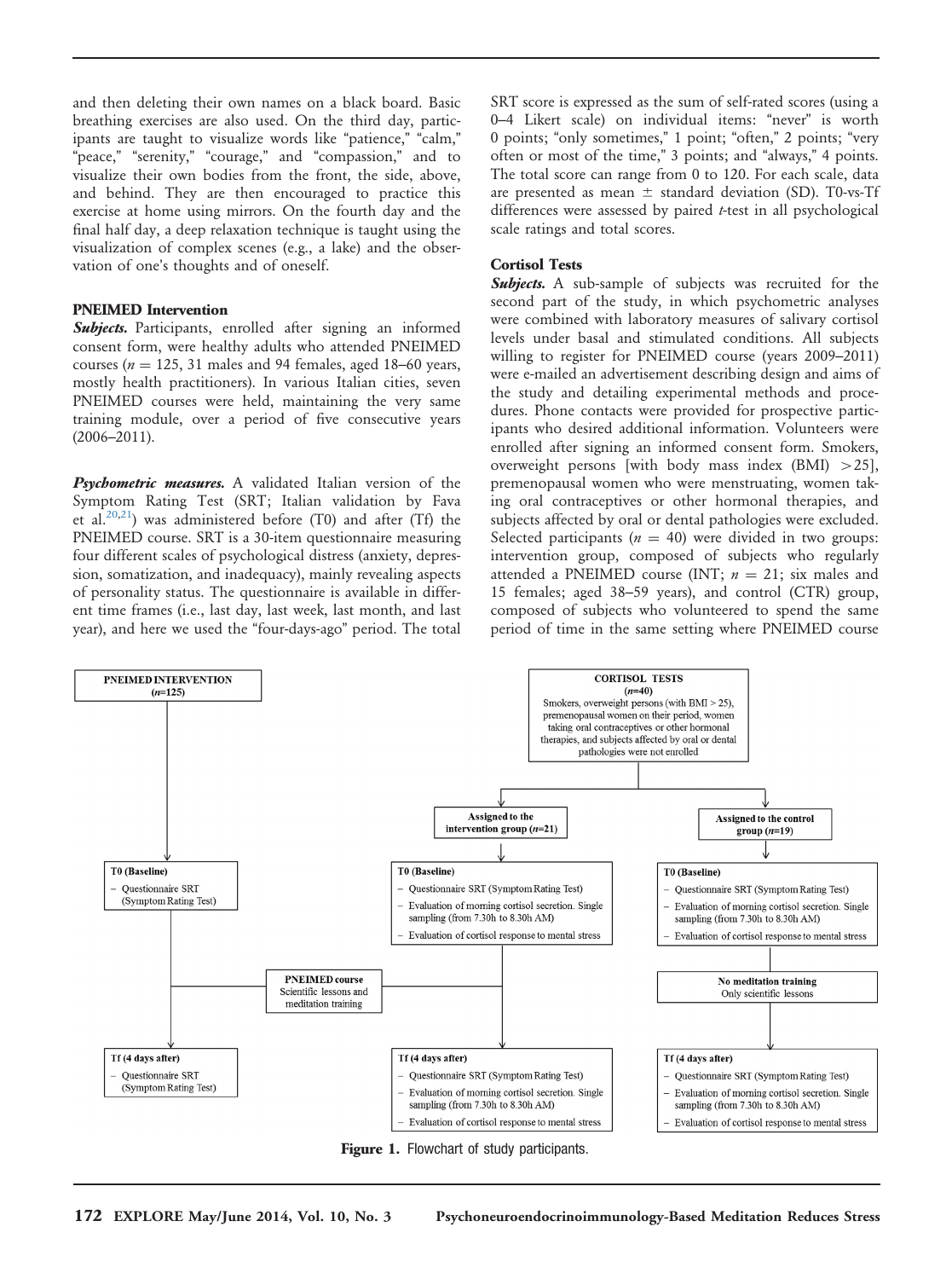<span id="page-3-0"></span>was held, participating in scientific lectures and other daily activities but not meditation training (CTR;  $n = 19$ ; nine males and 10 females; aged 25–58 years). Here, a non-random selection procedure was used. We thought this approach would be appropriate to evaluate the effectiveness of a holistic intervention in open-field settings, as it is well suited for considering the subject in his/her natural context. It is worth noting that non-randomized procedures are proposed as valid alternative methods in public health intervention studies.[22](#page-8-0) Moreover, such procedures could be used in the context of complementary and alternative medicine to overcome eventual skepticism of participants.<sup>[23](#page-8-0)</sup> A schematic flowchart of research participants is shown in [Figure 1](#page-2-0).

Salivary cortisol detection. Procedures were conducted as previously described.<sup>24</sup> At least 1 ml of saliva was collected in Salivette<sup>®</sup> (Sarstedt Aktiengesellschaft & Co., Nümbrecht, Germany). Subjects were instructed not to consume water or food (including candies or chewing gum) or brush their teeth within 30 min prior to sample collection. Saliva samples were centrifuged at 1000g for two minutes, and supernatant was collected and stored at  $-20^{\circ}$ C. Determination of cortisol in saliva was performed using electrochemiluminescence immunoassay ("ECLIA") on Elecsys® 2010 (Roche Diagnostic, Manheim, Germany), according to manufacturer's instructions. Cortisol concentration was

expressed as nanomoles per liter (nmol/l). All data are reported as mean  $\pm$  standard error of means (SEM). The lower limit of detection for the assay was 0.5 nmol/l and the upper limit of the standard curve was 1750 nmol/l.

At the beginning (T0) and at the end (Tf) of the PNEIMED training, cortisol concentration was measured in a single salivary sample collected 30 min after wake-up (from 7.30 AM to 8.30 AM; awakening cortisol). Cortisol response to mental stress was investigated by applying the Raven's Advanced Progressive Matrices, a non-verbal, multiple-choice measure of reasoning and general intelligence for adult and adolescents<sup>25</sup>; in each test item, subjects were asked to identify the missing element to complete a pattern, and items became increasingly difficult as progress was made through the test. To increase the level of situational stress, the test was performed in front of an evaluative audience, and subjects were prompted to perform as fast and accurate as possible. Previous studies<sup>26</sup> have shown that similar types of mental task can induce an increment of cortisol levels compatible with that elicited by standard psychosocial stress protocols, such as Trier Social Stress Test.<sup>27</sup> Both at T0 and Tf, the test was done around noon, and the duration of the task was 10 min. Items were changed in the second test, though retaining the same level of difficulty. Salivary samples were collected at three time points across the task: five minutes before starting the test (baseline, sampling time 1, s1), 10 min after task completion (s2, cortisol peak response), and then after 30 min (s3, recovery).

**Table 1.** Demographic Characteristics of Samples Enrolled in PNEIMED Intervention ( $n = 125$ ) and in Cortisol Tests ( $n = 40$ ). Note the High Prevalence of Health Practitioners

|                               |                                    |            | Cortisol Tests ( $n = 40$ ) |           |                      |         |  |
|-------------------------------|------------------------------------|------------|-----------------------------|-----------|----------------------|---------|--|
|                               | PNEIMED Intervention ( $n = 125$ ) |            | Intervention ( $n = 21$ )   |           | Control ( $n = 19$ ) |         |  |
| Demographic Characteristics   | Mean (SD)                          | n (%)      | Mean (SD)                   | N(%)      | Mean (SD)            | N(%)    |  |
| Age (years)                   | 47.34 (4.09)                       |            | 49.29 (10.59)               |           | 43.19 (10.09)        |         |  |
| Gender                        |                                    |            |                             |           |                      |         |  |
| Male                          |                                    | 31 (24.8)  |                             | 6(28.6)   | 9(47.4)              |         |  |
| Female                        |                                    | 94 (75.2)  |                             | 15(71.4)  | 10(52.6)             |         |  |
| Education                     |                                    |            |                             |           |                      |         |  |
| Secondary or high school      |                                    | 19 (15.2)  |                             | 4(19.1)   | 6(31.6)              |         |  |
| Bachelor degree or higher     |                                    | 106 (84.8) |                             | 17 (80.9) | 13 (68.4)            |         |  |
| Profession                    |                                    |            |                             |           |                      |         |  |
| Psychologist, psychotherapist |                                    | 44 (35.2)  |                             | 5(23.8)   |                      | 3(15.8) |  |
| <b>Medical Doctors</b>        |                                    | 19 (15.2)  |                             | 8(38.1)   |                      | 4(21.1) |  |
| <b>Medical Nursing</b>        |                                    | 13 (10.4)  |                             |           |                      | 1(5.3)  |  |
| Physiotherapists, Osteopaths  |                                    | 13 (10.4)  |                             | 4(19.1)   |                      | 1(5.3)  |  |
| Pharmacists                   |                                    | 4(3.2)     |                             |           |                      |         |  |
| <b>Naturopaths</b>            |                                    | 6(4.8)     |                             |           |                      |         |  |
| Sociologists, Health workers  |                                    | 6(4.8)     |                             | 3(14.3)   |                      | 2(10.5) |  |
| <b>Teachers</b>               |                                    | 6(4.8)     |                             | 1(4.7)    |                      | 1(5.2)  |  |
| <b>Employees</b>              |                                    | 2(1.6)     |                             |           |                      | 1(5.2)  |  |
| <b>Students</b>               |                                    | 2(1.6)     |                             |           |                      | 2(10.5) |  |
| <b>Other</b>                  |                                    | 10(8.0)    |                             |           |                      | 4(21.1) |  |

 $PNEIMED =$  psychoneuroendocrinoimmunology-based meditation;  $SD =$  standard deviation.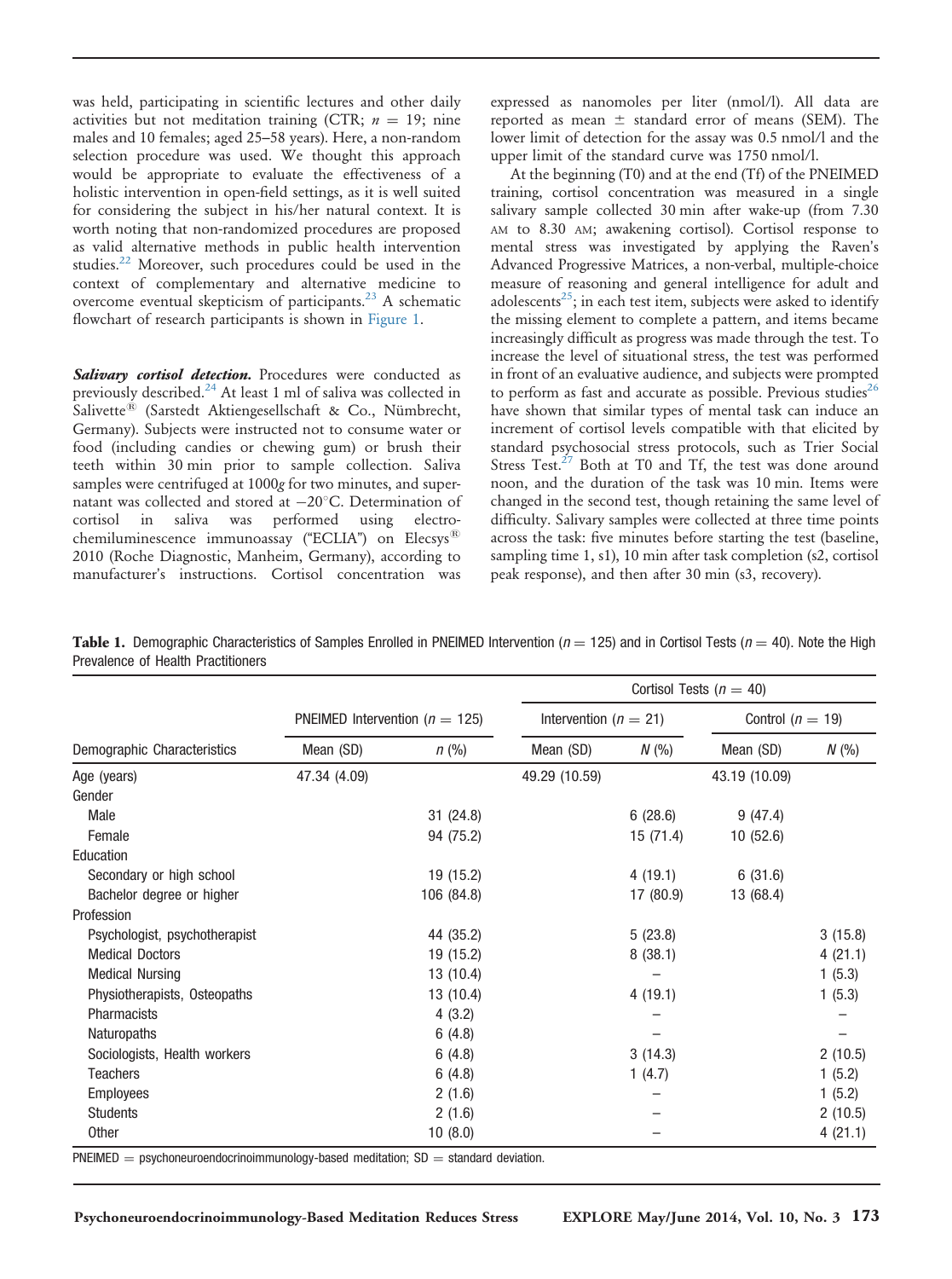Data analyses. A Shapiro-Wilk test rejected normality of data distribution for raw cortisol values, and as a result cortisol data were log-transformed; however, the raw values are reported in the results section so as to be physiologically meaningful and are presented as mean  $\pm$  standard error of the mean (SEM).

In both intervention (INT) and control (CTR) groups, T0 vs-Tf differences in awakening basal cortisol levels were assessed by paired t-test. Analysis of variance (ANOVA) testing was also used to evaluate before-vs-after within-group differences; effect size was calculated by Cohen's d statistic. Data were adjusted for age and gender as covariates by analysis of covariance (ANCOVA).

Acute cortisol response to mental stress was quantified by measuring (i) hormone concentration at the three sampling times (s1, s2, and s3; nmol/l) and (ii) the area under the curve of all measures (s1–s3) with respect to ground [area under the curve (AUC); nmol/l  $\times$  time], an index that is assumed to reflect the total cortisol output across the task.<sup>28</sup> AUC was calculated using SPSS Statistics software (version 20.0). In accordance with previous literature, $29-31$  $29-31$  subjects of both INT and CTR groups were subdivided in two categories, responders (R) and non-responders (NR), on the basis of the amplitude of their cortisol response to mental stress. In our study, a baseline-to-peak cortisol rise of 2.5 nmol/l was considered as cutoff value to separate R from NR; such an elevation corresponds to an increase of approximately 1 μg/dl total cortisol in serum, which is thought to reflect a cortisol secretory episode.<sup>[32](#page-8-0)</sup> In responders, T0-vs-Tf differences in cortisol response indices were assessed with paired t-tests. Repeated-measures multivariate analysis of variance (MAN-OVA) test with time (T0-vs-Tf) as within-group factor was calculated for cortisol levels measured at the different sampling points (s1–s3), and for AUC. Cohen's d statistic was also calculated to determine effect size. Differences in AUC values were controlled for age and gender as covariates by ANCOVA testing.

All the ANOVA, MANOVA, and ANCOVA analyses were performed using the statistical software program STATA (version 9.0).

# **RESULTS**

#### PNEIMED Reduces Psychological Stress Symptoms

All subjects enrolled in the first part of the study ( $n = 125$ ; 31 males and 94 females, aged 18–60 years; mostly health practioners; [Table 1](#page-3-0)) answered the SRT questionnaire, both at the beginning and at the end of a PNEIMED training. Results showed that self-rated psychological distress was reduced after PNEIMED, with all psychometric dimensions showing significantly lower scores at Tf than at T0 (Table 2).

The SRT questionnaire was administered also in the smaller sample of subjects ( $n = 40$ ) who underwent salivary cortisol measures; demographic characteristics of both INT ( $n = 21$ ) and CTR  $(n = 19)$  groups are reported in [Table 1.](#page-3-0) At T0, total SRT scores was similar in the two groups (19.71  $\pm$  12.32 and 15.63  $\pm$  12.96 for INT and CTR, respectively; *t*-test, *P* = .31). At Tf, PNEIMED-attending subjects reported significant reduction in all psychological scores, whereas only slight, non-significant, decrease of symptom ratings was found in controls (Table 2).

# PNEIMED Reduces Basal Cortisol Secretion

In PNEIMED-attending subjects, paired t-test revealed significant T0-vs-Tf variations in the cortisol levels at awakening, with morning hormone concentrations being markedly reduced after the training (13.92  $\pm$  2.64 and 7.66  $\pm$  1.21 nmol/l at T0 and Tf, respectively;  $P < .005$ ; [Figure 2](#page-5-0)). In contrast, no before-vsafter differences were found in control group (13.54  $\pm$  3.69 and  $16.08 \pm 2.38 \text{ nmol/1}$  at T0 and Tf, respectively;  $P = .31$ ; [Figure 2](#page-5-0)). ANOVA testing (time as factor) confirmed withinsubjects effect in the intervention group  $[F(1,20) = 3.26, P >$ .05, Cohen's  $d = 0.022$ ]. ANCOVA analysis controlling for age

Table 2. Before-vs-After Comparison Between SRT Scores at T0 and Tf. Data Are Collected in Samples Enrolled in PNEIMED Intervention  $(n = 125)$  And in Cortisol Tests  $(n = 40)$ . All Dimensions of Psychological Distress Are Highly Reduced after PNEIMED Course, But Not in Control Subjects

|                        |                                    |                                   | Cortisol Tests ( $n = 40$ ) |                                   |                    |                                   |  |  |
|------------------------|------------------------------------|-----------------------------------|-----------------------------|-----------------------------------|--------------------|-----------------------------------|--|--|
|                        | PNEIMED Intervention ( $n = 125$ ) |                                   | Intervention ( $n = 21$ )   |                                   | Control $(n = 19)$ |                                   |  |  |
|                        | Baseline (T0)                      | Four days after (Tf) <sup>a</sup> | Baseline (T0)               | Four days after (Tf) <sup>a</sup> | Baseline (T0)      | Four days after (Tf) <sup>a</sup> |  |  |
| Symptoms               | Mean (SD)                          | Mean (SD)                         | Mean (SD)                   | Mean (SD)                         | Mean (SD)          | Mean (SD)                         |  |  |
| Anxiety                | 5.81(4.22)                         | 2.01 $(2.69)^b$                   | 6.28(3.16)                  | 1.67 $(1.43)^b$                   | 4.37 (4.09)        | 3.89 $(3.84)^c$                   |  |  |
| Depression             | 4.42 (3.99)                        | 1.64 $(2.03)^{D}$                 | 4.62(2.99)                  | 2.10 $(2.14)^b$                   | 3.68(3.99)         | 3.53 $(3.60)^c$                   |  |  |
| Somatization           | 3.53(3.31)                         | 1.41 $(1.82)^b$                   | 4.14(3.64)                  | 1.48 $(2.23)^b$                   | 3.89(3.10)         | 3.47 $(2.97)^c$                   |  |  |
| Inadequacy             | 4.39(3.52)                         | 1.29 $(1.78)^{D}$                 | 4.19(3.46)                  | 1.62 $(2.89)^b$                   | 3.68(3.13)         | 3.42 $(2.65)^c$                   |  |  |
| <b>Total SRT score</b> | 18.09 (12.09)                      | 6.17 $(6.65)^b$                   | 19.71 (12.32)               | 6.86 $(7.61)^{o}$                 | 15.63 (12.96)      | 14.32 $(11.69)^c$                 |  |  |

 $SRT =$  Symptom Rating Test.

<sup>a</sup>Compared with baseline values (T0).

 $\frac{b}{c}P < .05$ .

Not significant.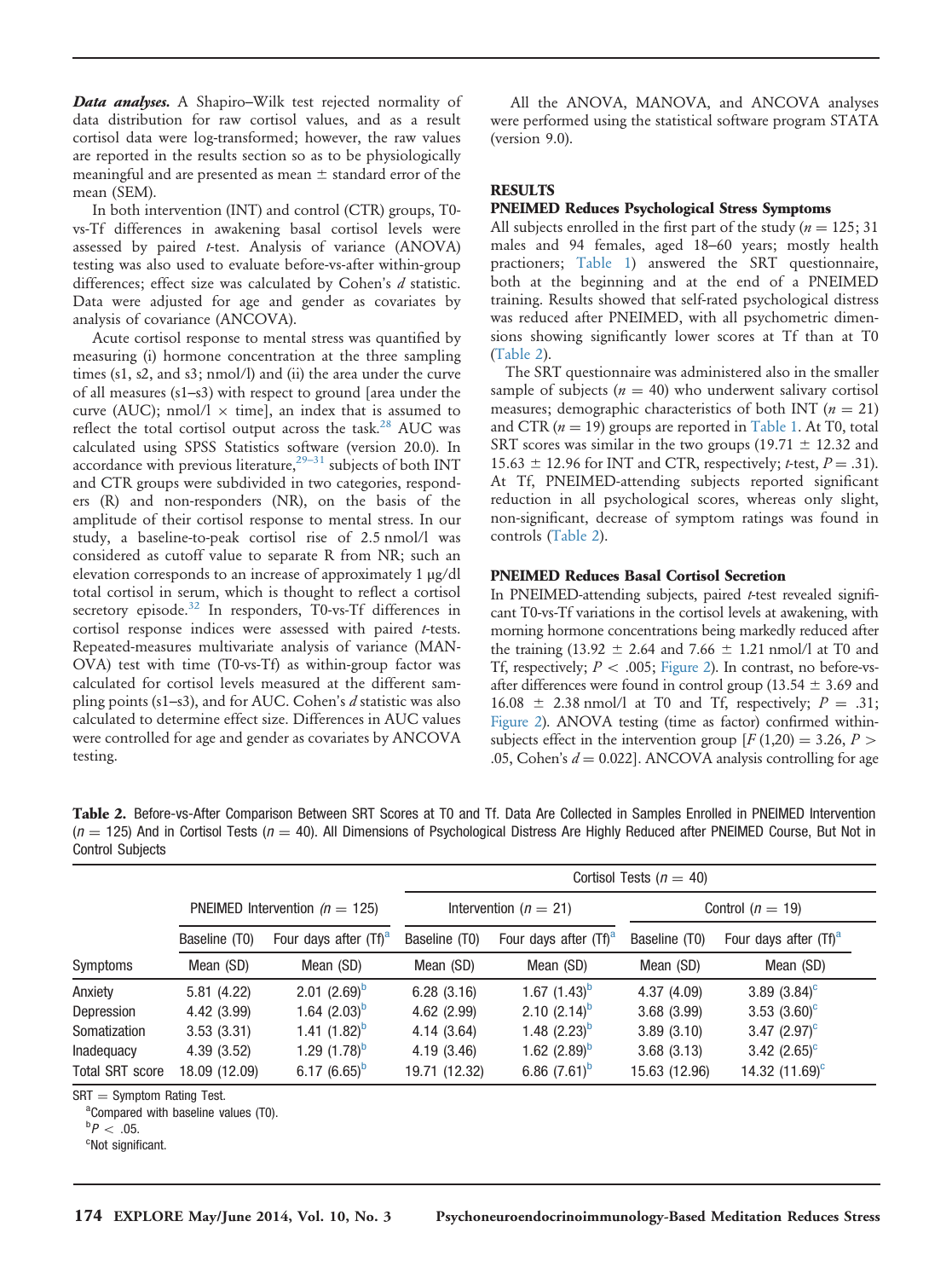<span id="page-5-0"></span>

Figure 2. Awakening cortisol levels measured at the beginning (T0) and at the end (Tf) of PNEIMED course. Mean concentration  $(\pm$  SEM) is significantly reduced at Tf in the intervention group (13.92  $\pm$  2.64 and 7.66  $\pm$  1.21 nmol/l at T0 and TF, respectively;  $n = 21$ ), but not in control group (13.54  $\pm$  3.69 and 16.08  $\pm$  2.38 nmol/l at T0 and Tf, respectively;  $n = 19$ ). Paired *t*-test,  $\Delta P$  < .05. PNEIMED = psychoneuroendocrinoimmunology-based meditation;  $SEM = standard error$  of means.

and gender as covariates furthermore confirmed the effect  $[F]$  $(1,39) = 6.24, P < .05, \text{ Cohen's } d = 0.36$ .

#### PNEIMED Attenuates Cortisol Response to Mental Stress

In both intervention ( $n = 21$ ) and control ( $n = 19$ ) groups, cortisol response to cognitive challenge was evaluated at the beginning and at the end of the course. Both at T0 and Tf, mental task elicited a significant increase in cortisol peak (s2) with respect to baseline (s1), thus indicating that the task was indeed stressful and able to activate HPA axis (INT, at T0:  $s1 = 4.68 \pm 0.92$  and  $s2 = 13.88 \pm 3.31$  nmol/l, and at Tf: s1  $= 4.30 \pm 0.91$  and  $s2 = 10.11 \pm 1.79$  nmol/l; CTR, at T0: s1  $= 7.48 \pm 1.76$  and s2  $= 27.10 \pm 3.28$  nmol/l, and at Tf: s1  $=$ 5.25  $\pm$  1.27 and s2 = 20.84  $\pm$  3.60 nmol/l; all P < .005). Pre-stress, baseline cortisol levels (s1) were similar in the two groups, both at T0 ( $P = .66$ ) and Tf ( $P = .71$ ).

Based on the amplitude of their cortisol responses at T0, indexed as baseline-to-peak increment, subjects were divided into two groups: non-responders, showing cortisol rises of less than 2.5 nmol/l (NR;  $n = 8$  and  $n = 6$  for INT and CTR, respectively), and responders, with cortisol increases larger than 2.5 nmol/l (R;  $n = 13$  for INT and CTR). In accordance with previous reports,  $27,28$  subjects who did not respond to the stressor at T0 were excluded from further analysis.

In the intervention group, indices of stress-induced cortisol response were all remarkably lower at Tf compared with T0. In particular, paired t-test revealed significant before-vs-after reduction in cortisol peak (s2: 20.22  $\pm$  4.52 and 11.46  $\pm$ 2.15 nmol/l at T0 and Tf, respectively;  $P < .05$ ; [Figure 3A](#page-6-0)) and AUC (407.94  $\pm$  91.72 and 245.52  $\pm$  51.50 nmol  $\times$  time at T0 and Tf, respectively;  $P < .05$ ; [Figure 3B](#page-6-0)), thus pointing to a marked decrease of HPA reactivity to mental stress after the PNEIMED training. In contrast, the same indices showed no T0-vs-Tf differences in control group (s2:  $28.22 \pm 2.61$  vs  $25.91 \pm 4.43 \text{ nmol/l}, P = .26$ ; AUC:  $480.66 \pm 72.39 \text{ vs.}$ 417.93  $\pm$  143.25 nmol  $\times$  time,  $P = .33$ ; [Figure 3](#page-6-0)A and B). In

the intervention group, repeated-measures MANOVA test with time as factor (T0-vs-Tf) confirmed within-subjects effect for cortisol levels measured at the different sampling points  $[(F 1,25) = 9.25, P < .05, \text{ Cohen's } d = -0.35]$  and for AUC  $[(F 1,25) = 7.64, P < .05, \text{ Cohen's } d = -0.41].$  Before-vsafter reduction in AUC was confirmed by ANCOVA analysis after controlling for age and gender as covariates  $[(F 1,25) =$ 3.63,  $P < .05$ , Cohen's  $d = 0.37$ ]. No significant effect was found in control subjects.

Paired t-test comparison between cortisol values measured at baseline (s1) and at 30 min post-peak (recovery, s3) was used as an index of response duration. At T0, hormone levels at s3 were higher than at s1 (INT: s3,  $9.32 \pm 1.76$  vs s1, 6.18)  $\pm$  1.28 nmol/l; CTR: s3, 16.13  $\pm$  1.87 vs s1, 5.84  $\pm$ 1.71 nmol/l;  $P \, < \, .005$ ), indicating that salivary cortisol concentration was not yet returned to pre-stress, baseline levels. In the intervention group, but not in controls, this difference was abolished at Tf, when s3 values became similar to s1 (INT: s3, 6.06  $\pm$  1.11 vs s1, 5.22 nmol/l; P = .18; CTR: s3, 15.64  $\pm$  4.81 vs s1, 4.41  $\pm$  1.11 nmol/l;  $P < .05$ ), thus pointing to a shorter duration of cortisol response, with faster return to pre-stress levels.

#### **DISCUSSION**

As the main outcome of the present study, we show that a brief PNEIMED training, in subjects with little or no prior experience of meditation, is able to induce a strong reduction of self-rated psychological symptoms of anxiety, depression, and stress. These findings confirm and extend previous evidence showing that brief meditation trainings (three to four days) can provide some of the benefits that result from longer interventions, improving attention and self-regula-tion,<sup>[10](#page-8-0)</sup> lowering fatigue and anxiety scores,<sup>[9,10](#page-8-0)</sup> and reducing pain ratings in association with functional changes in brain neurocircuitry activation and autonomic regulation. $8,11$  As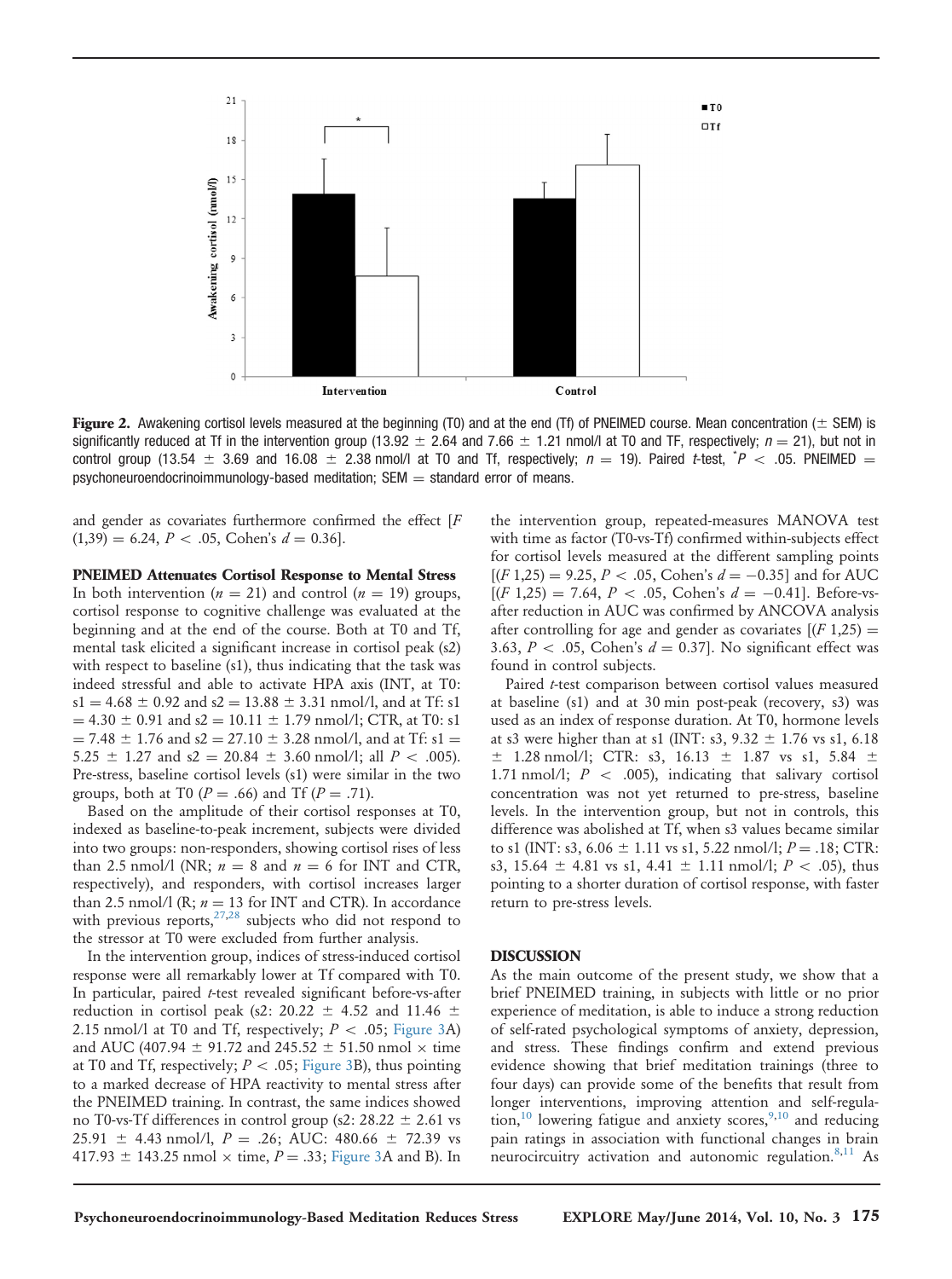<span id="page-6-0"></span>

Figure 3. Acute cortisol response in task-responders is down-regulated by PNEIMED course. Mean cortisol levels  $(\pm$  SEM) at three sampling points (s1, baseline; s2, peak; and s3, recovery) in intervention ( $n = 13$ ) and control ( $n = 13$ ) groups are depicted (A and B). Mean values of AUC at the beginning (T0) and at the end (Tf) of PNEIMED course in intervention (C) and control subjects (D) are also depicted. In PNEIMEDattending subjects, significant before-vs-after reduction are found in cortisol peak (s2: 20.22  $\pm$  4.52 and 11.46  $\pm$  2.15 nmol/l at T0 and Tf, respectively) and AUC (407.94  $\pm$  91.72 and 245.52  $\pm$  51.50 nmol  $\times$  time at T0 and Tf, respectively). In contrast, no differences are found in control group for the same indices (s2: 22  $\pm$  2.61 vs 25.91  $\pm$  4.43 nmol/l and AUC: 480.66  $\pm$  72.39 vs 417.93  $\pm$  143.25 nmol  $\times$  time at T0 and Tf, respectively). Paired *t*-test,  $\Delta P < 0.05$ .

observed in a smaller group of subjects, in which psychometric analyses were combined with salivary cortisol measures, the reduction in self-rated psychological distress was accompanied by an improvement of adrenocortical activity, with decreased cortisol levels upon awakening and blunted cortisol response to a stressful cognitive task. In contrast, no before-vs-after differences in stress/anxiety ratings and cortisol secretion levels were found in control subjects, who shared the same relaxing and culturally stimulating setting without attending meditation training.

Cortisol is regarded as a valuable biological marker to assess the effectiveness of interventions intended to reduce stress, as it is secreted by the adrenal glands in response to stress, is considered to be a reliable marker of HPA activity, and has generally been found to be responsive to anti-stress practices, including meditation.<sup>[33](#page-8-0)</sup> Long-term practice of mindfulnessbased meditation was reported to lower morning and afternoon plasma cortisol levels in early-stage breast and prostate cancer patients, <sup>[6,34](#page-8-0)–36</sup> and to reduce awakening salivary cortisol in substance abusers<sup>37</sup>; participating in a threemonth self-care-promoting course including elements of mindfulness-based meditation protected medical students from the increase of morning and evening cortisol levels during stressful examination periods.<sup>[38](#page-8-0)</sup> Here, we found that in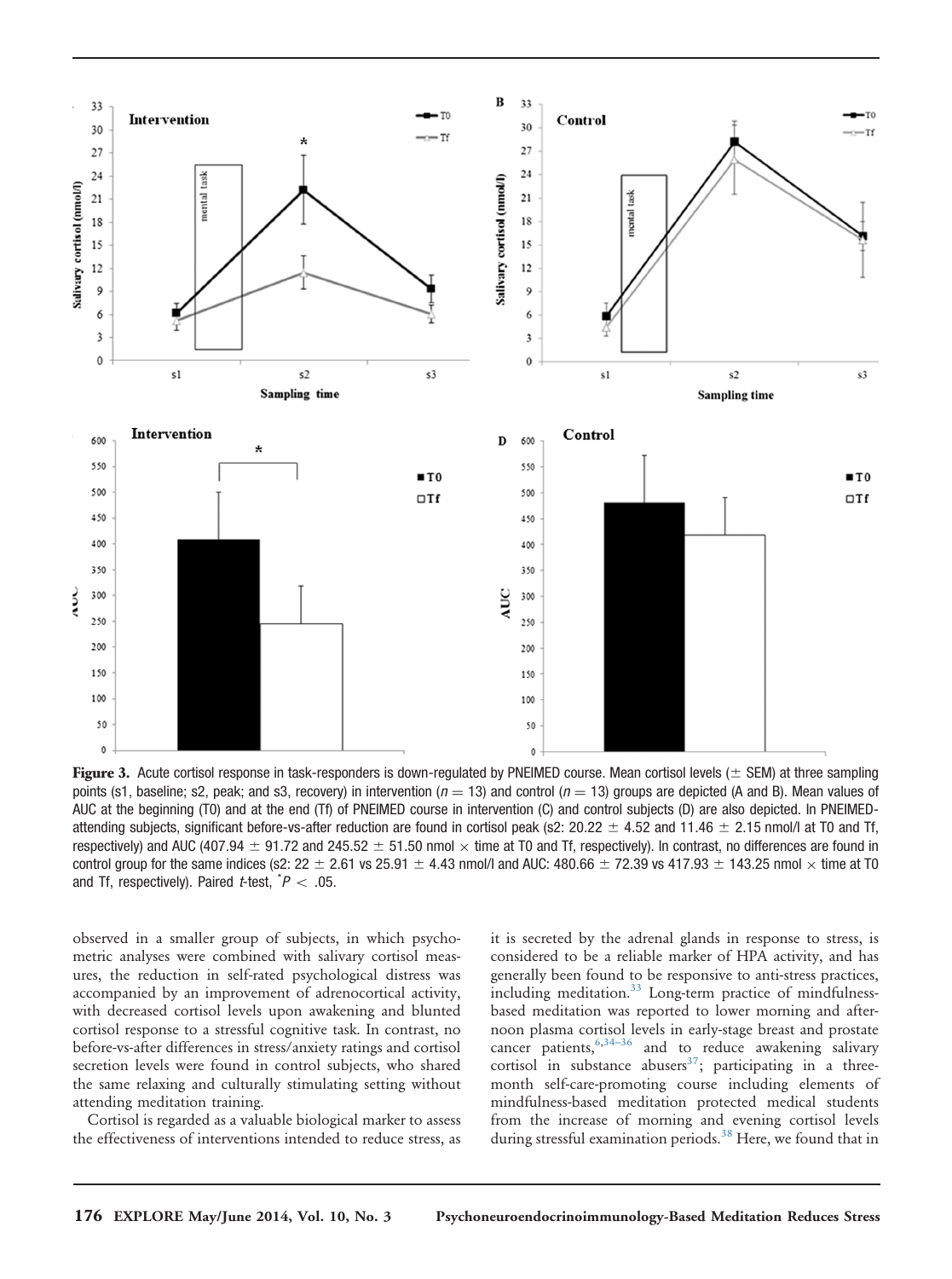<span id="page-7-0"></span>PNEIMED-attending subjects, morning salivary cortisol levels were significantly reduced after only four and a half days of practice, thus revealing that beneficial regulatory effects on basal cortisol secretion can be obtained with brief formats of training. This finding appears in line with recent reports by Vendana et al., $39$  showing that healthy subjects practicing Integrated Amrita Meditation, a technique combining breathing and muscle relaxation exercises with deep meditation, display a significant reduction of morning plasma cortisol after 48 h of training. Morning cortisol peak is thought to be determined mainly by situational factors, such as work overload or social stress,  $40,41$  and by anticipation of upcoming demands.[42](#page-8-0) The reduction of morning cortisol after the PNEIMED training may thus help to ameliorate the situation-dependent adaptation to daily stress. Present observations gain particular relevance from recent clinical and epidemiological evidence showing that higher morning corti-sol levels are associated with anxiety disorders<sup>[43](#page-8-0)</sup> and to increased risk of mortality, hypertension, and diabetes in the older population.<sup>[44](#page-8-0)</sup>

Major changes were observed in stress-elicited cortisol response after the PNEIMED training. In high-responder subjects, all indices appeared markedly decreased at Tf, notably peak cortisol response and AUC. Moreover, the cortisol response became less protracted after the course, with faster return of hormone secretion to pre-stress levels. No before-vs-after variations in cortisol response were instead observed in control subjects. Collectively, these observations suggest that PNEIMED training was able to reduce the amplitude and duration of cortisol response to mental stress in the group of subjects that were initially more responsive to the challenge. Previous studies have reported reductions in cortisol response to acute psychological and metabolic stressors after long-term meditation practice, $45-47$  $45-47$  but the effects of briefer training were so far poorly explored. In agreement with present results, Tang et al. $10$  documented a significant decrease in cortisol response to three-minute mental arithmetic task in a group of Chinese students receiving five days of 20-min integrative meditation training, with respect to a control group receiving only relaxation training.

Some limitations of present study need to be pointed out. First, the limited number of subjects enrolled admittedly precludes drawing definitive conclusions. Second, habituation could partly contribute to explain the observed reduction of acute stress response after PNEIMED. However, such contribution seems minor, since (i) in the second test session, the mental task was renewed, without altering its structure and level of difficulty. It is worth noting that in control subjects, all indices of cortisol response to mental task remained unchanged in the second session. (ii) Previous studies have shown that healthy, high-responder subjects exhibit persistently high cortisol responses to repeated psychological stressors, virtually unaffected by habituation.<sup>[47,48](#page-9-0)</sup> Third, a single salivary sample was used to investigate basal morning cortisol secretion, although we are aware that multiple measures could yield a more complete picture. In most healthy people, morning awakening is associated with a brisk increase of cortisol

secretion by about 40–80% of plasma awakening level, reaching its peak around half hour after wake-up and being relatively unaffected by gender, age, sleep duration, and time of awakening.[49,50](#page-9-0) To avoid major biases in before-vs-after within-subjects comparisons, salivary samples were collected rigorously 30 min after awakening. In addition, the fact that subjects enrolled in our study shared the same setting and followed similar rhythms of diurnal activities plausibly minimized any bias due to various potential confounding factors unrelated to the intervention, e.g., individual differences in physical exercise, work load, lifestyles, and environmental stress.

In conclusion, present findings show that a brief PNEIMED training yields immediate benefits in healthy adults, since it markedly reduces self-rated symptoms of anxiety, depression, and distress, accompanied by an improvement of adrenocortical activity, with decreased morning cortisol levels and blunted cortisol response to stressful cognitive task. If the benefits of PNEIMED can be experienced after such a brief training regimen, then individuals may feel more inclined to continue practice, which can lead in the long run to better health outcomes; this suggests the potential of PNEIMED as an effective mental and physical health promotion strategy. It is worth noting that our sample was composed mainly by health practitioners (over 85% of the sample). Healthcare providers face a multitude of jobrelated daily stressors, which can alter their interactions with patients and colleagues<sup>51</sup>; controlling distress in these subjects is therefore of paramount importance for their coping capabilities and for avoiding potentially tragic errors. We believe that PNEIMED may represent an effective practice to reduce stress and anxiety among healthcare workers, thus providing an important tool to promote health practitioners' care resources and well-being.

# Acknowledgments

Authors gratefully thank Drs. Katy Fowler and Timothy Bloom for reviewing the English throughout the article. Sources of funding for this work came from the Università Politecnica delle Marche (to M.M.D.'E.) and from the SIPNEI (to F.B. and A.C.).

## **REFERENCES**

- 1. [Schwartz SA. Meditation: the controlled psychophysical self](http://refhub.elsevier.com/S1550-8307(14)00030-5/sbref1)[regulation process that works.](http://refhub.elsevier.com/S1550-8307(14)00030-5/sbref1) Explore (NY). 2011;7(6):348–353.
- 2. [Chrousos GP. Stress and disorders of the stress system.](http://refhub.elsevier.com/S1550-8307(14)00030-5/sbref2) Nat Rev Endocrinol[. 2009;5\(7\):374](http://refhub.elsevier.com/S1550-8307(14)00030-5/sbref2)–381.
- 3. [Nyklicek I, Kuijpers KF. Effects of mindfulness-based stress](http://refhub.elsevier.com/S1550-8307(14)00030-5/sbref3) [reduction intervention on psychological well-being and quality](http://refhub.elsevier.com/S1550-8307(14)00030-5/sbref3) [of life: is increased mindfulness indeed the mechanism?](http://refhub.elsevier.com/S1550-8307(14)00030-5/sbref3) Ann Behav Med[. 2008;35\(3\):331](http://refhub.elsevier.com/S1550-8307(14)00030-5/sbref3)–340.
- 4. [Moore A, Malinowski P. Meditation, mindfulness and cognitive](http://refhub.elsevier.com/S1550-8307(14)00030-5/sbref4) flexibility. Conscious Cogn[. 2009;18\(1\):176](http://refhub.elsevier.com/S1550-8307(14)00030-5/sbref4)–186.
- 5. [van Aalderen JR, Donders AR, Giommi F, et al. The ef](http://refhub.elsevier.com/S1550-8307(14)00030-5/sbref5)ficacy of [mindfulness-based cognitive therapy in recurrent depressed](http://refhub.elsevier.com/S1550-8307(14)00030-5/sbref5) [patients with and without a current depressive episode: a](http://refhub.elsevier.com/S1550-8307(14)00030-5/sbref5) [randomized controlled trial.](http://refhub.elsevier.com/S1550-8307(14)00030-5/sbref5) Psychol Med. 2012;42(5):989–1001.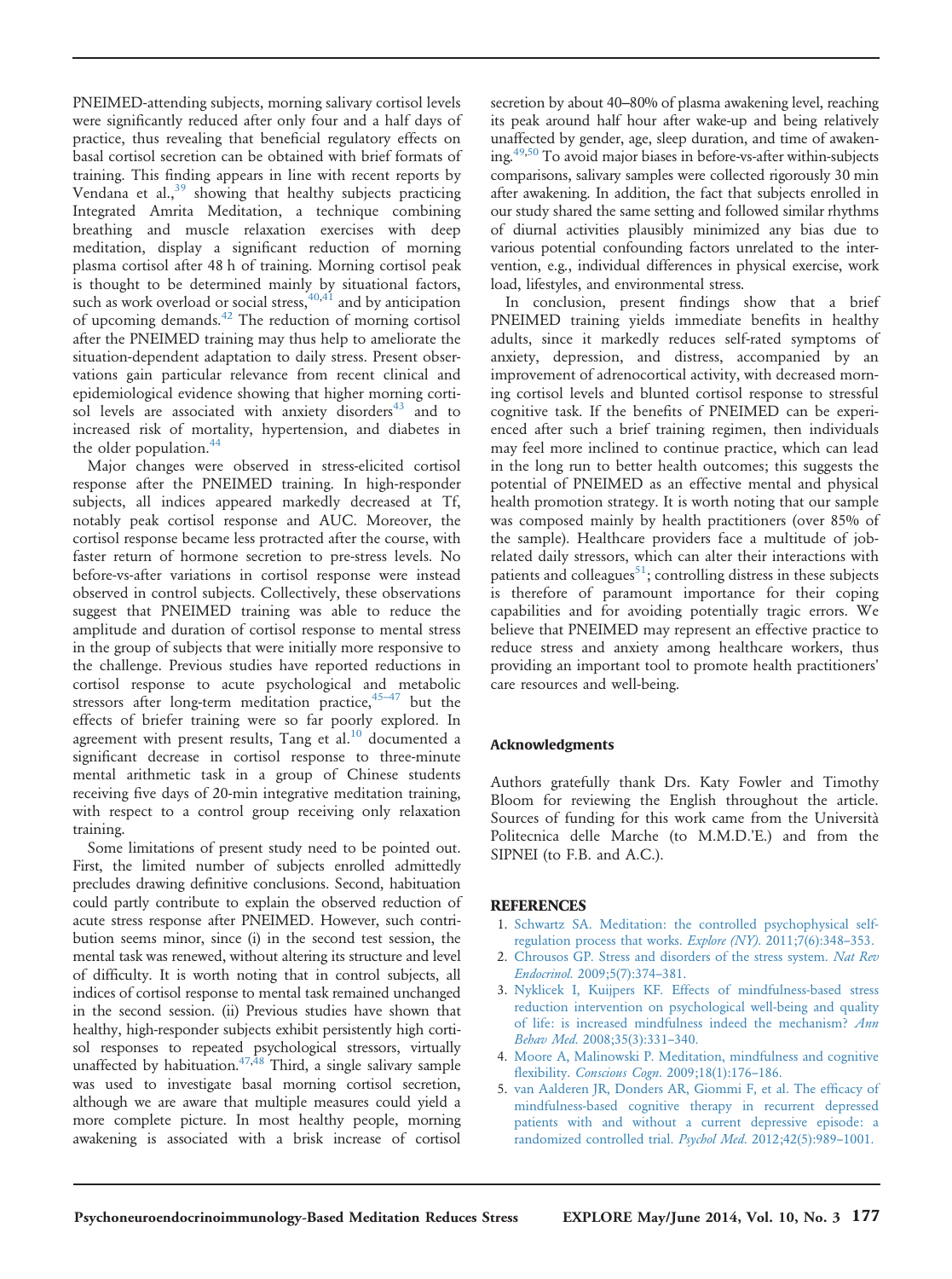- <span id="page-8-0"></span>6. [Carlson LE, Speca M, Faris P, Patel KD. One year pre-post](http://refhub.elsevier.com/S1550-8307(14)00030-5/sbref6) [intervention follow-up of psychological, immune, endocrine and](http://refhub.elsevier.com/S1550-8307(14)00030-5/sbref6) [blood pressure outcomes of mindfulness-based stress reduction](http://refhub.elsevier.com/S1550-8307(14)00030-5/sbref6) [\(MBSR\) in breast and prostate cancer outpatients.](http://refhub.elsevier.com/S1550-8307(14)00030-5/sbref6) Brain Behav Immun[. 2007;21\(8\):1038](http://refhub.elsevier.com/S1550-8307(14)00030-5/sbref6)–1049.
- 7. [Pace TWW, Negi LT, Adame DD, et al. Effect of compassion](http://refhub.elsevier.com/S1550-8307(14)00030-5/sbref7) [meditation on neuroendocrine, innate immune and behavioral](http://refhub.elsevier.com/S1550-8307(14)00030-5/sbref7) [responses to psychosocial stress.](http://refhub.elsevier.com/S1550-8307(14)00030-5/sbref7) Psychoneuroendocrinology. 2009;34 [\(1\):87](http://refhub.elsevier.com/S1550-8307(14)00030-5/sbref7)–98.
- 8. [Zeidan F, Martucci KT, Kraft RA, Gordon NS, McHaf](http://refhub.elsevier.com/S1550-8307(14)00030-5/sbref8)fie JG, [Coghill RC. Brain mechanisms supporting modulation of](http://refhub.elsevier.com/S1550-8307(14)00030-5/sbref8) [pain by mindfulness meditation.](http://refhub.elsevier.com/S1550-8307(14)00030-5/sbref8) *J Neurosci*. 2011;31(14): 5540–[5548.](http://refhub.elsevier.com/S1550-8307(14)00030-5/sbref8)
- 9. [Zeidan F, Johnson SK, Gordon NS, Goolkasian P. Effects of brief](http://refhub.elsevier.com/S1550-8307(14)00030-5/sbref9) [and sham mindfulness meditation on mood and cardiovascular](http://refhub.elsevier.com/S1550-8307(14)00030-5/sbref9) variables. [J Altern Complement Med](http://refhub.elsevier.com/S1550-8307(14)00030-5/sbref9). 2010;16(8):867-873.
- 10. [Tang YY, Ma Y, Wang J, et al. Short-term meditation training](http://refhub.elsevier.com/S1550-8307(14)00030-5/sbref10) [improves attention and self-regulation.](http://refhub.elsevier.com/S1550-8307(14)00030-5/sbref10) Proc Natl Acad Sci U S A. [2007;104\(43\):17152](http://refhub.elsevier.com/S1550-8307(14)00030-5/sbref10)–17156.
- 11. [Tang YY, Ma Y, Fan Y, et al. Central and autonomic nervous](http://refhub.elsevier.com/S1550-8307(14)00030-5/sbref11) [system interaction is altered by short-term meditation.](http://refhub.elsevier.com/S1550-8307(14)00030-5/sbref11) Proc Natl Acad Sci U S A[. 2009;106\(22\):8865](http://refhub.elsevier.com/S1550-8307(14)00030-5/sbref11)–8870.
- 12. Carosella A, Bottaccioli F. [Meditazione, Psiche e Cervello.](http://refhub.elsevier.com/S1550-8307(14)00030-5/sbref12) 2nd ed. [Milano: Tecniche Nuove; 2012:135.](http://refhub.elsevier.com/S1550-8307(14)00030-5/sbref12)
- 13. Carosella A, Bottaccioli F. [Meditazione, Passioni e Salute.](http://refhub.elsevier.com/S1550-8307(14)00030-5/sbref13) 1st ed. [Milano: Tecniche Nuove; 2006:130.](http://refhub.elsevier.com/S1550-8307(14)00030-5/sbref13)
- 14. Bottaccioli F. [Psiconeuroendocrinoimmunologia.](http://refhub.elsevier.com/S1550-8307(14)00030-5/sbref14) 2nd ed. Milano: [RED; 2005:520.](http://refhub.elsevier.com/S1550-8307(14)00030-5/sbref14)
- 15. Ader R. Psychoneuroimmunology. 4th ed. San Diego, CA: Academic Press; 2007: vol. 1-2.
- 16. [Kiecolt-Glaser J. Psychoneuroimmunology. Psychology](http://refhub.elsevier.com/S1550-8307(14)00030-5/sbref16)'s gateway [to the biomedical future.](http://refhub.elsevier.com/S1550-8307(14)00030-5/sbref16) Perspect Psychol Sci. 2009;4(4):367-369.
- 17. Assagioli R. [Psychosynthesis: A Manual of Principles and Techniques.](http://refhub.elsevier.com/S1550-8307(14)00030-5/sbref17) [New ed. London: Thorsons; 1998;336.](http://refhub.elsevier.com/S1550-8307(14)00030-5/sbref17)
- 18. Dalai Lama. Teaching. Toulouse. Available at: 〈[http://www.](http://www.dalailama-toulouse2011.fr) [dalailama-toulouse2011.fr](http://www.dalailama-toulouse2011.fr). [oral teaching].
- 19. [Kabat-Zinn J. Jon Kabat-Zinn, PhD. Bringing Mindfulness to](http://refhub.elsevier.com/S1550-8307(14)00030-5/sbref18) [medicine. Interview by Karolyn A. Gazella.](http://refhub.elsevier.com/S1550-8307(14)00030-5/sbref18) Altern Ther Health Med[. 2005;11\(3\):56](http://refhub.elsevier.com/S1550-8307(14)00030-5/sbref18)–64.
- 20. Kellner R, Sheffi[eld BF. A self-rating scale of distress.](http://refhub.elsevier.com/S1550-8307(14)00030-5/sbref19) Psychol Med. [1987;3\(1\):88](http://refhub.elsevier.com/S1550-8307(14)00030-5/sbref19)–100.
- 21. [Fava GA, Kellner R, Perini GI, et al. Italian validation of the](http://refhub.elsevier.com/S1550-8307(14)00030-5/sbref20) [Symptom Rating Test \(SRT\) and Symptom Questionnaire \(SQ\).](http://refhub.elsevier.com/S1550-8307(14)00030-5/sbref20) Can J Psychiatry[. 1983;28\(2\):117](http://refhub.elsevier.com/S1550-8307(14)00030-5/sbref20)-123.
- 22. [Victora CG, Habicht JP, Bryce J. Evidence-based public health:](http://refhub.elsevier.com/S1550-8307(14)00030-5/sbref21) [moving beyond randomized trials.](http://refhub.elsevier.com/S1550-8307(14)00030-5/sbref21) Am J Public Health. 2004;94 [\(3\):400](http://refhub.elsevier.com/S1550-8307(14)00030-5/sbref21)–405.
- 23. Rosenbaum PR. Observational Studies. [2nd ed. New York, NY:](http://refhub.elsevier.com/S1550-8307(14)00030-5/sbref22) [Springer; 1995.](http://refhub.elsevier.com/S1550-8307(14)00030-5/sbref22)
- 24. [Barbadoro P, Annino I, Ponzio E, et al. Fish oil supplementation](http://refhub.elsevier.com/S1550-8307(14)00030-5/sbref23) [reduces cortisol basal levels and perceived stress: a randomized,](http://refhub.elsevier.com/S1550-8307(14)00030-5/sbref23) [placebo-controlled trial in abstinent alcoholics.](http://refhub.elsevier.com/S1550-8307(14)00030-5/sbref23) Mol Nutr Food Res[. 2013;57\(6\):1110](http://refhub.elsevier.com/S1550-8307(14)00030-5/sbref23)–1114.
- 25. [Raven J, Raven JC, Court JH.](http://refhub.elsevier.com/S1550-8307(14)00030-5/sbref24) Manual for Raven's Progressive [Matrices and Vocabulary Scales. Section 4: The Advanced Progressive](http://refhub.elsevier.com/S1550-8307(14)00030-5/sbref24) Matrices. [San Antonio, TX: Harcourt Assessment; 1998.](http://refhub.elsevier.com/S1550-8307(14)00030-5/sbref24)
- 26. [Kirschbaum C, Ebrecht M, Hellhammer DH. Similar cortisol](http://refhub.elsevier.com/S1550-8307(14)00030-5/sbref25) [responses to the TSST and to a modi](http://refhub.elsevier.com/S1550-8307(14)00030-5/sbref25)fied Stroop test—two [laboratory stress protocols for studies of intervention-induced](http://refhub.elsevier.com/S1550-8307(14)00030-5/sbref25) [changes in HPA responsiveness.](http://refhub.elsevier.com/S1550-8307(14)00030-5/sbref25) Psychosom Med. 2001;63:161.
- 27. [Kirschbaum C, Pirke K-M, Hellhammer DH. The](http://refhub.elsevier.com/S1550-8307(14)00030-5/sbref26) "Trier Social Stress Test"—[a tool for investigating psychobiological stress res](http://refhub.elsevier.com/S1550-8307(14)00030-5/sbref26)[ponses in a laboratory setting.](http://refhub.elsevier.com/S1550-8307(14)00030-5/sbref26) Neuropsychobiology. 1993;28(1-2): 76–[81.](http://refhub.elsevier.com/S1550-8307(14)00030-5/sbref26)
- 28. [Pruessner JC, Kirschbaum C, Meinlschmid G, Hellhammer DH.](http://refhub.elsevier.com/S1550-8307(14)00030-5/sbref27) [Two formulas for computation of the area under the curve](http://refhub.elsevier.com/S1550-8307(14)00030-5/sbref27) [represent measures of total hormone concentration versus time](http://refhub.elsevier.com/S1550-8307(14)00030-5/sbref27)dependent change. [Psychoneuroendocrinology](http://refhub.elsevier.com/S1550-8307(14)00030-5/sbref27). 2003;28(7):916–931.
- 29. [Schommer NC, Hellhammer DH, Kirschbaum C. Dissociation](http://refhub.elsevier.com/S1550-8307(14)00030-5/sbref28) [between reactivity of the hypothalamus](http://refhub.elsevier.com/S1550-8307(14)00030-5/sbref28)–pituitary–adrenal axis and the sympathetic–adrenal–[medullary system to repeated](http://refhub.elsevier.com/S1550-8307(14)00030-5/sbref28) [psychosocial stress.](http://refhub.elsevier.com/S1550-8307(14)00030-5/sbref28) Psychosom Med. 2003;65(3):450–460.
- 30. [Bellingrath S, Kudielka BM. Effort](http://refhub.elsevier.com/S1550-8307(14)00030-5/sbref29)–reward–imbalance and over[commitment are associated with hypothalamus](http://refhub.elsevier.com/S1550-8307(14)00030-5/sbref29)–pituitary–adrenal [\(HPA\) axis responses to acute psychosocial stress in healthy](http://refhub.elsevier.com/S1550-8307(14)00030-5/sbref29) [working schoolteachers.](http://refhub.elsevier.com/S1550-8307(14)00030-5/sbref29) Psychoneuroendocrinology. 2008;33(10): 1335–[1343.](http://refhub.elsevier.com/S1550-8307(14)00030-5/sbref29)
- 31. [Sjörs A, Larsson B, Karlson B, Osterberg K, Dahlman J, Gerdle B.](http://refhub.elsevier.com/S1550-8307(14)00030-5/sbref30) [Salivary cortisol response to acute stress and its relation to](http://refhub.elsevier.com/S1550-8307(14)00030-5/sbref30) [psychological factors in women with chronic trapezius myalgia](http://refhub.elsevier.com/S1550-8307(14)00030-5/sbref30) —a pilot study. [Psychoneuroendocrinology](http://refhub.elsevier.com/S1550-8307(14)00030-5/sbref30). 2010;35(5):674–685.
- 32. [Van Cauter E, Refetoff S. Evidence for two subtypes of Cushing](http://refhub.elsevier.com/S1550-8307(14)00030-5/sbref31)'s [disease based on the analyses of episodic cortisol secretion.](http://refhub.elsevier.com/S1550-8307(14)00030-5/sbref31) N Engl J Med[. 1985;312\(21\):1343](http://refhub.elsevier.com/S1550-8307(14)00030-5/sbref31)–1349.
- 33. [Matousek RH, Dobkin PL, Pruessner J. Cortisol as a marker for](http://refhub.elsevier.com/S1550-8307(14)00030-5/sbref32) [improvement in mindfulness-based stress reduction.](http://refhub.elsevier.com/S1550-8307(14)00030-5/sbref32) Complement Ther Clin Pract[. 2010;16\(1\):13](http://refhub.elsevier.com/S1550-8307(14)00030-5/sbref32)–19.
- 34. [Carlson LE, Speca M, Patel KD, Goodey E. Mindfulness-based](http://refhub.elsevier.com/S1550-8307(14)00030-5/sbref33) [stress reduction in relation to quality of life, mood, symptoms of](http://refhub.elsevier.com/S1550-8307(14)00030-5/sbref33) [stress and levels of cortisol, dehydroepiandrosterone sulfate](http://refhub.elsevier.com/S1550-8307(14)00030-5/sbref33) [\(DHEAS\) and meatonin in breast and prostate cancer out](http://refhub.elsevier.com/S1550-8307(14)00030-5/sbref33)patients. [Psychoneuroendocrinology](http://refhub.elsevier.com/S1550-8307(14)00030-5/sbref33). 2004;29(4):448–474.
- 35. [Witek-Janusek L, Albuquerque K, Chroniak KR, Chroniak C,](http://refhub.elsevier.com/S1550-8307(14)00030-5/sbref34) [Durazo-Arvizu R, Mathews HL. Effect of mindfulness based](http://refhub.elsevier.com/S1550-8307(14)00030-5/sbref34) [stress reduction on immune function, quality of life and coping](http://refhub.elsevier.com/S1550-8307(14)00030-5/sbref34) [in women newly diagnosed with early stage breast cancer.](http://refhub.elsevier.com/S1550-8307(14)00030-5/sbref34) Brain Behav Immun[. 2008;22\(6\):969](http://refhub.elsevier.com/S1550-8307(14)00030-5/sbref34)–981.
- 36. [Matchim Y, Armer JM, Stewart BR. Effects of mindfulness-based](http://refhub.elsevier.com/S1550-8307(14)00030-5/sbref35) [stress reduction \(MBSR\) on health among breast cancer survivors.](http://refhub.elsevier.com/S1550-8307(14)00030-5/sbref35) West J Nurs Res[. 2011;33\(8\):996](http://refhub.elsevier.com/S1550-8307(14)00030-5/sbref35)-1016.
- 37. [Marcus MT, Fine PM, Moeller FG, et al. Change in stress levels](http://refhub.elsevier.com/S1550-8307(14)00030-5/sbref36) [following mindfulness-based stress reduction in a therapeutic](http://refhub.elsevier.com/S1550-8307(14)00030-5/sbref36) community. [Addict Disord Their Treat](http://refhub.elsevier.com/S1550-8307(14)00030-5/sbref36). 2003;2(3):63-68.
- 38. [MacLaughlin BW, Wang D, Noone AM, et al. Stress biomarkers](http://refhub.elsevier.com/S1550-8307(14)00030-5/sbref37) [in medical students participating in a mind body medicine skills](http://refhub.elsevier.com/S1550-8307(14)00030-5/sbref37) program. [Evid based Complement Altern Med](http://refhub.elsevier.com/S1550-8307(14)00030-5/sbref37). 2010;2011:1–8.
- 39. [Vendana B, Vaidyanathan K, Saraswathy LA, Sundaram KR,](http://refhub.elsevier.com/S1550-8307(14)00030-5/sbref38) [Kumar H. Impact of Integrated Amrita Meditation technique on](http://refhub.elsevier.com/S1550-8307(14)00030-5/sbref38) [adrenaline and cortisol levels in healthy volunteers.](http://refhub.elsevier.com/S1550-8307(14)00030-5/sbref38) Evid Based [Complement Altern Med](http://refhub.elsevier.com/S1550-8307(14)00030-5/sbref38). 2011;2011:1–6.
- 40. Steptoe A, Cropley M, Griffi[th J, Kirschbaum C. Job strain and](http://refhub.elsevier.com/S1550-8307(14)00030-5/sbref39) [anger expression predict early morning elevations in salivary](http://refhub.elsevier.com/S1550-8307(14)00030-5/sbref39) cortisol. Psychosom Med[. 2000;62\(2\):286](http://refhub.elsevier.com/S1550-8307(14)00030-5/sbref39)–292.
- 41. [Wust S, Federenko I, Hellhammer DH, Kirschbaum C. Genetic](http://refhub.elsevier.com/S1550-8307(14)00030-5/sbref40) [factors, perceived chronic stress, and the free cortisol response to](http://refhub.elsevier.com/S1550-8307(14)00030-5/sbref40) awakening. [Psychoneuroendocrinology](http://refhub.elsevier.com/S1550-8307(14)00030-5/sbref40). 2000;25(7):707–720.
- 42. [Rohleder N, Beulen SE, Chen E, Wolf JM, Kirschbaum C.](http://refhub.elsevier.com/S1550-8307(14)00030-5/sbref41) Stress on the dance fl[oor: the cortisol stress response to social](http://refhub.elsevier.com/S1550-8307(14)00030-5/sbref41)[evaluative threat in competitive ballroom dancers.](http://refhub.elsevier.com/S1550-8307(14)00030-5/sbref41) Pers Soc Psychol Bull[. 2007;33\(1\):69](http://refhub.elsevier.com/S1550-8307(14)00030-5/sbref41)–84.
- 43. [Vreeburg SA, Zitman FG, van Pelt J, et al. Salivary cortisol levels](http://refhub.elsevier.com/S1550-8307(14)00030-5/sbref42) [in persons with and without different anxiety disorders.](http://refhub.elsevier.com/S1550-8307(14)00030-5/sbref42) Psychosom Med[. 2010;72\(4\):340](http://refhub.elsevier.com/S1550-8307(14)00030-5/sbref42)–347.
- 44. [Schoorlemmer RMM, Peeters GMEE, van Schoor NM. Relation](http://refhub.elsevier.com/S1550-8307(14)00030-5/sbref43)[ships between cortisol level, mortality and chronic diseases in](http://refhub.elsevier.com/S1550-8307(14)00030-5/sbref43) older persons. Clin Endocrinol[. 2009;71\(6\):779](http://refhub.elsevier.com/S1550-8307(14)00030-5/sbref43)–786.
- 45. [MacLean CRK, Walton KG, Wenneberg SR, et al. Altered](http://refhub.elsevier.com/S1550-8307(14)00030-5/sbref44) [responses of cortisol, GH, TSH, and testosterone to acute stress](http://refhub.elsevier.com/S1550-8307(14)00030-5/sbref44)